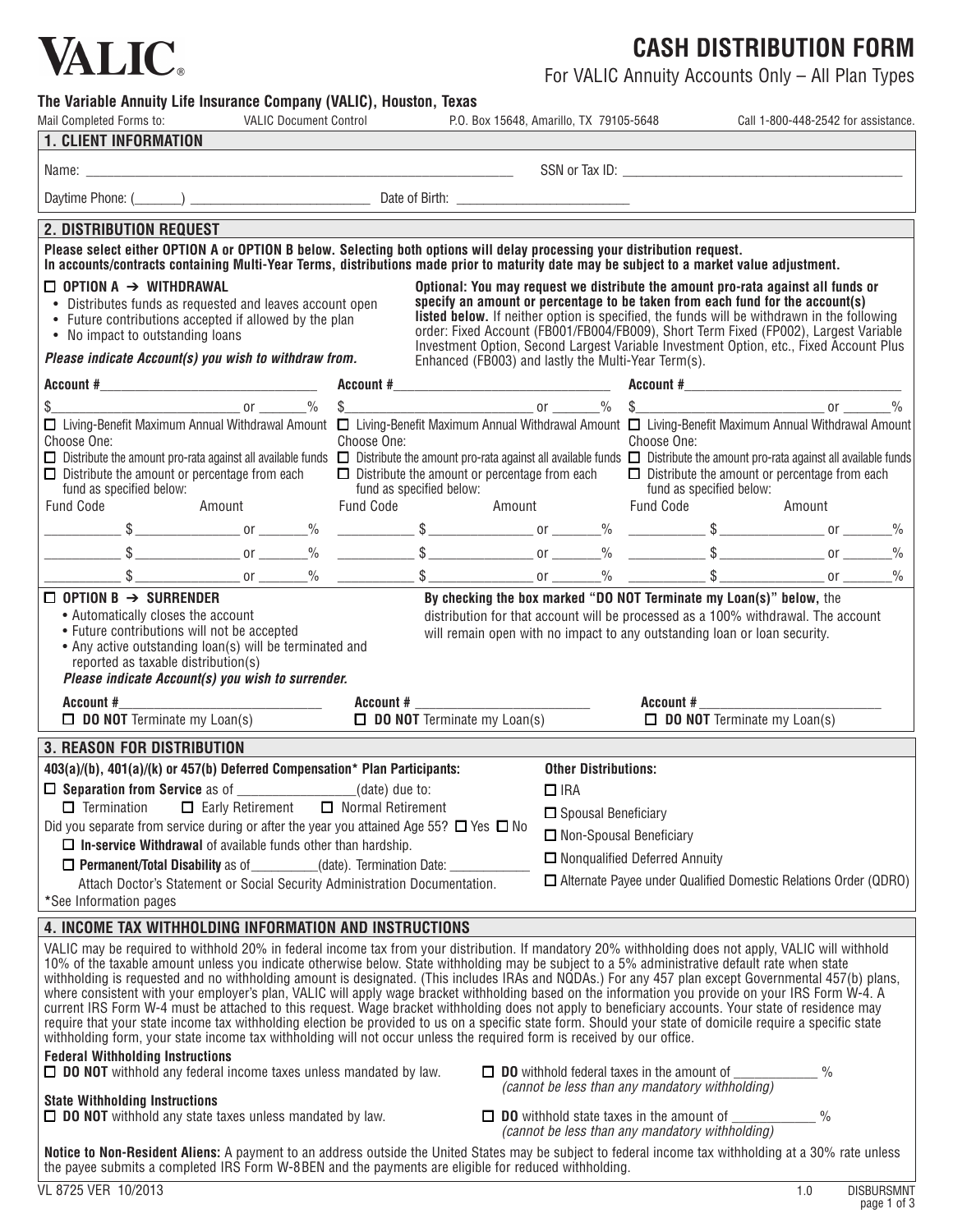## **VALIC**.

## **Cash Distribution Form**

For VALIC Annuity Accounts Only – All Plan Types

**The Variable Annuity Life Insurance Company (VALIC), Houston, Texas**

| Mail Completed Forms to:                            | <b>VALIC Document Control</b>                                           | P.O. Box 15648, Amarillo, TX 79105-5648                                                                                                                                                                                                                                                                  | Call 1-800-448-2542 for assistance. |
|-----------------------------------------------------|-------------------------------------------------------------------------|----------------------------------------------------------------------------------------------------------------------------------------------------------------------------------------------------------------------------------------------------------------------------------------------------------|-------------------------------------|
| <b>5. SPECIAL INSTRUCTIONS</b>                      |                                                                         |                                                                                                                                                                                                                                                                                                          |                                     |
|                                                     |                                                                         |                                                                                                                                                                                                                                                                                                          |                                     |
|                                                     |                                                                         |                                                                                                                                                                                                                                                                                                          |                                     |
|                                                     |                                                                         |                                                                                                                                                                                                                                                                                                          |                                     |
|                                                     |                                                                         |                                                                                                                                                                                                                                                                                                          |                                     |
|                                                     |                                                                         |                                                                                                                                                                                                                                                                                                          |                                     |
|                                                     | 6. DELIVERY INSTRUCTIONS (Choose one option only)                       |                                                                                                                                                                                                                                                                                                          |                                     |
|                                                     |                                                                         | □ Electronic Funds Transfer (EFT) instructions for one-time distributions are on file, VALIC will process your distribution in accordance with such instructions.                                                                                                                                        |                                     |
|                                                     |                                                                         | □ If you wish to enroll into the EFT program, go to VALIC.com and log into your account to access the EFT link. Or you may complete your bank<br>information below and send a voided check along with this form. Electronic Funds Transfer (EFT) is not an option when surrendering an account.          |                                     |
|                                                     |                                                                         |                                                                                                                                                                                                                                                                                                          |                                     |
|                                                     |                                                                         | □ Send check by overnight delivery. I understand, by providing my credit card number below, that there will be a charge billed to my credit card for this<br>service and that a street address is required. If the credit card charge is not approved, the check will be sent by reqular mail.           |                                     |
|                                                     |                                                                         |                                                                                                                                                                                                                                                                                                          | $\Box$ MasterCard<br>$\Box$ Visa    |
|                                                     | Card # ____ _ __ __ _ __ __ __ __                                       | Expiration Date: _______________                                                                                                                                                                                                                                                                         | $\Box$ American Express             |
|                                                     | Street Address $\Box$ Check if the above is your new permanent address. | City                                                                                                                                                                                                                                                                                                     | State<br>ZIP                        |
|                                                     |                                                                         |                                                                                                                                                                                                                                                                                                          |                                     |
| a Signature Guarantee from a financial institution. |                                                                         | If you have changed your address of record within the past 15 business days or if your check is to be mailed to a third party's address, please provide                                                                                                                                                  |                                     |
| 7. SPOUSAL CONSENT                                  |                                                                         |                                                                                                                                                                                                                                                                                                          |                                     |
| Please check the appropriate box below:             |                                                                         | ERISA-covered and certain other employer plans require the client to state his/her marital status and the spouse to consent to this distribution.                                                                                                                                                        |                                     |
| <b>REQUIRED FOR CLIENT: Client Marital Status</b>   |                                                                         |                                                                                                                                                                                                                                                                                                          |                                     |
| $\Box$ Not Married                                  | $\Box$ Married                                                          | $\Box$ Legally Separated: Attach Court Order of Legal Separation (petition not acceptable)                                                                                                                                                                                                               |                                     |
|                                                     |                                                                         | □ Missing Spouse: I hereby affirm that I have made reasonable attempts to locate my spouse and have not been able to do so.                                                                                                                                                                              |                                     |
| REQUIRED FOR SPOUSE: Spousal Consent                |                                                                         | Under federal law for ERISA plans and the terms of some employer plans, as the spouse of the contract owner, you have the right to receive a                                                                                                                                                             |                                     |
|                                                     |                                                                         | survivor benefit of at least 50% of the amount in this contract if your spouse dies before you. As a result, your spouse must have written consent<br>before making withdrawals from this contract. If you consent to the withdrawal, you will not receive a survivor benefit payment from VALIC for the |                                     |
|                                                     |                                                                         | amount withdrawn. If you agree to the withdrawal, please read and sign the statement below and have your signature witnessed.                                                                                                                                                                            |                                     |
|                                                     |                                                                         | • I have read and understand the Information pages and I agree to the payment of funds from the contract(s) listed in Section 2.<br>• I understand and agree that I am giving up my right to receive a survivor benefit payment from VALIC for the amount being paid and I release                       |                                     |
|                                                     | VALIC from all liability for making this payment.                       |                                                                                                                                                                                                                                                                                                          |                                     |
|                                                     |                                                                         |                                                                                                                                                                                                                                                                                                          |                                     |
|                                                     | SPOUSE'S SIGNATURE WITNESSED BY NOTARY PUBLIC                           |                                                                                                                                                                                                                                                                                                          |                                     |
|                                                     |                                                                         | This section is only to be used for a Notary Public's witnessing of the Spousal Consent in absence of the Plan Administrator's Witness.                                                                                                                                                                  |                                     |
|                                                     |                                                                         |                                                                                                                                                                                                                                                                                                          |                                     |
|                                                     |                                                                         |                                                                                                                                                                                                                                                                                                          |                                     |
|                                                     |                                                                         | who executed the SPOUSAL CONSENT and he/she acknowledged to me that he/she executed the same.                                                                                                                                                                                                            |                                     |
|                                                     |                                                                         |                                                                                                                                                                                                                                                                                                          |                                     |
|                                                     |                                                                         |                                                                                                                                                                                                                                                                                                          |                                     |
|                                                     | 8. VESTING DETERMINATION FOR EMPLOYER CONTRIBUTION SOURCES              |                                                                                                                                                                                                                                                                                                          |                                     |
|                                                     | Complete if VALIC does not provide full plan administration             | Complete if VALIC does provide full plan administration services to the Plan.                                                                                                                                                                                                                            |                                     |
| services to the Plan.                               |                                                                         | Indicate hours worked if "hours of service" method is used to calculate vesting.                                                                                                                                                                                                                         |                                     |
| <b>Employer Basic</b>                               | Vested $\frac{\ }{\ }$ %                                                | Indicate months worked if "elapsed time" method is used to calculate vesting. Any month in<br>which an employee was compensated for one hour must be counted as a month worked.                                                                                                                          |                                     |
| <b>Employer Matching</b>                            | $Vested$ $\frac{9}{6}$                                                  | <b>Hours of Service</b><br>Hours Worked: ______                                                                                                                                                                                                                                                          |                                     |
| <b>Employer Other</b>                               | Vested $\frac{9}{6}$                                                    | <b>Elapsed Time</b><br>Months Worked: _____                                                                                                                                                                                                                                                              |                                     |
| Employer Other means:                               |                                                                         | Complete if VALIC does not provide full plan administration services                                                                                                                                                                                                                                     |                                     |
|                                                     |                                                                         |                                                                                                                                                                                                                                                                                                          |                                     |
|                                                     |                                                                         | Standard Service Account Only: \$                                                                                                                                                                                                                                                                        |                                     |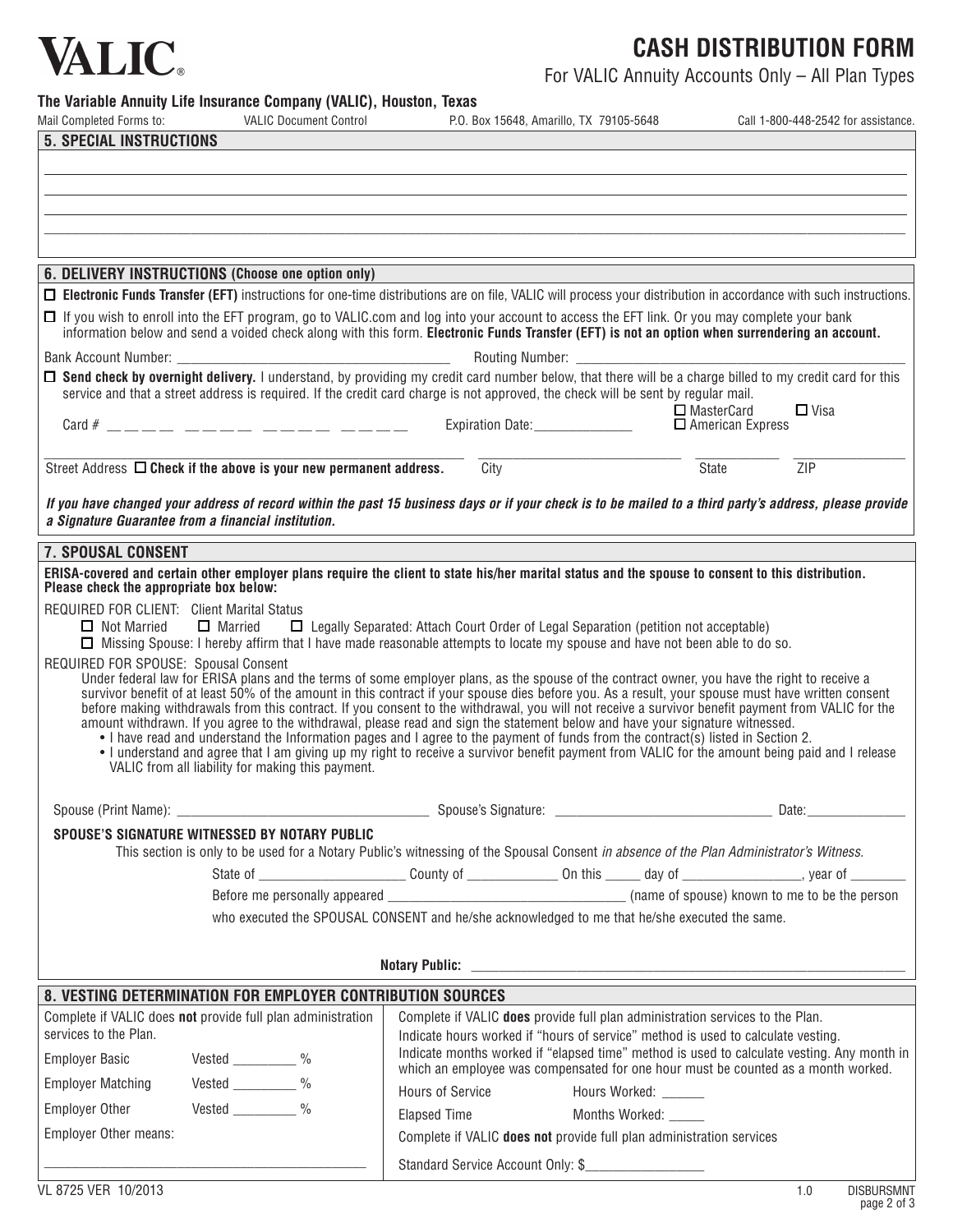

For VALIC Annuity Accounts Only – All Plan Types

### **The Variable Annuity Life Insurance Company (VALIC), Houston, Texas**

| Mail Completed Forms to:<br><b>VALIC Document Control</b> | P.O. Box 15648. Amarillo. TX 79105-5648 | Call 1-800-448-2542 for assistance. |
|-----------------------------------------------------------|-----------------------------------------|-------------------------------------|
|-----------------------------------------------------------|-----------------------------------------|-------------------------------------|

### **9. PLAN ADMINISTRATOR APPROVAL**

**To be completed where required as indicated in Section 2 above or under your employer's plan.**

- I approve this distribution in accordance with the current plan provisions and all applicable laws and regulations.
- • I verify that the information provided on this form for purposes of this distribution is correct to the best of my knowledge.

### **Spousal Consent – Please check the appropriate box below.**

- $\Box$  I affirm that the client's Spouse's signature under the SPOUSAL CONSENT section of the form has been witnessed either by me or by a Notary Public.
- $\Box$  I affirm that the client has established to my satisfaction that spousal consent is not required under the SPOUSAL CONSENT section of the form.
- $\Box$  The Plan administrator's signature does NOT serve as witness of the client's Spouse's signature under the SPOUSAL CONSENT section of the form.

\_\_\_\_\_\_\_\_\_\_\_\_\_\_\_\_\_\_\_\_\_\_\_\_\_\_\_\_\_\_\_\_\_\_\_\_\_\_\_\_\_\_\_\_\_\_\_\_\_\_\_\_\_\_\_\_\_\_\_\_\_\_\_\_\_\_\_\_\_\_\_\_\_\_\_\_\_\_\_\_\_\_\_\_ \_\_\_\_\_\_\_\_\_\_\_\_\_\_\_\_\_\_\_\_\_\_\_\_\_\_\_\_\_\_\_\_\_\_\_\_\_\_\_\_\_\_\_\_\_\_\_\_\_\_\_\_\_\_\_\_\_\_\_\_\_\_\_\_\_\_\_\_\_\_\_\_\_\_ \_\_\_\_\_\_\_\_\_\_\_\_\_\_\_\_\_\_\_\_\_\_ Plan Administrator (Print Name) Plan Administrator Date

### **10. CLIENT APPROVAL**

- I authorize the above distribution and certify that all statements, including marital statements, are complete and accurate to the best of my knowledge and belief.
- I have read and understand the information provided in the Information pages of this form, including Living-Benefit Options if applicable, and acknowledge that distributions may be subject to surrender charges as provided in the contract and that this distribution may result in taxable income and penalties.
- I have read and understood the "Joint and Survivor Annuity and Qualified Annuity Benefit" section of the Information pages. By signing below I am agreeing to waive any benefit or right described in that section that would have been provided with respect to the amount that I am withdrawing. I also understand that I have the right to revoke any waiver if a distribution has not already been made.
- • I understand that I will be responsible for providing evidence to the IRS, if required, to verify distribution reason.
- If this distribution will result in a total surrender of my account(s), I have attached my Contract/Certificate to this form, or alternatively, I certify that my Contract/Certificate has been lost or destroyed. If my Contract/Certificate is not attached, I agree to indemnify VALIC against any claims that may be asserted on the basis of the Contract/Certificate being found and presented for payment. Note: If you borrow, surrender, or withdraw any funds from your contract, the guaranteed elements, non-guaranteed elements, face amount, or surrender value of your existing contract may be affected.
- I understand that if my contract is a Nonqualified Account and was exchanged as a Partial 1035 Exchange pursuant to Internal Revenue Code section 1035 or regulations thereunder, the following applies: VALIC is processing this transaction at your specific request. VALIC makes no representations or warranties and has no responsibility or liability for the validity of this transaction or its tax treatment under the Internal Revenue Code, including Code section 1035. This transaction is subject to applicable tax rules and requirements, including but not limited to IRA Revenue Procedure 2011-38. That guidance includes specific rules intended to prevent the use of partial exchanges to avoid tax obligations, and provides that any distribution from either the surrendering or receiving contract involved in a partial exchange within 180 days from the date of the exchange may result in the partial exchange being treated as a taxable withdrawal from the original contract rather than a tax-free exchange. VALIC does not provide tax or legal advice and recommends that you seek the advice of your tax or legal advisor before entering into this transaction

If additional information is required, please contact me by e-mail. My e-mail address is: Signature Guarantee (if applicable)

Client's Signature: \_\_\_\_\_\_\_\_\_\_\_\_\_\_\_\_\_\_\_\_\_\_\_\_\_\_\_\_\_\_\_\_\_\_\_\_\_\_\_\_\_\_\_\_\_\_\_\_\_\_\_\_\_\_\_\_\_\_\_\_\_\_\_\_ Date:\_\_\_\_\_\_\_\_\_\_\_\_\_\_\_\_\_\_\_\_\_\_\_\_\_\_\_\_\_\_\_\_\_\_\_\_\_\_\_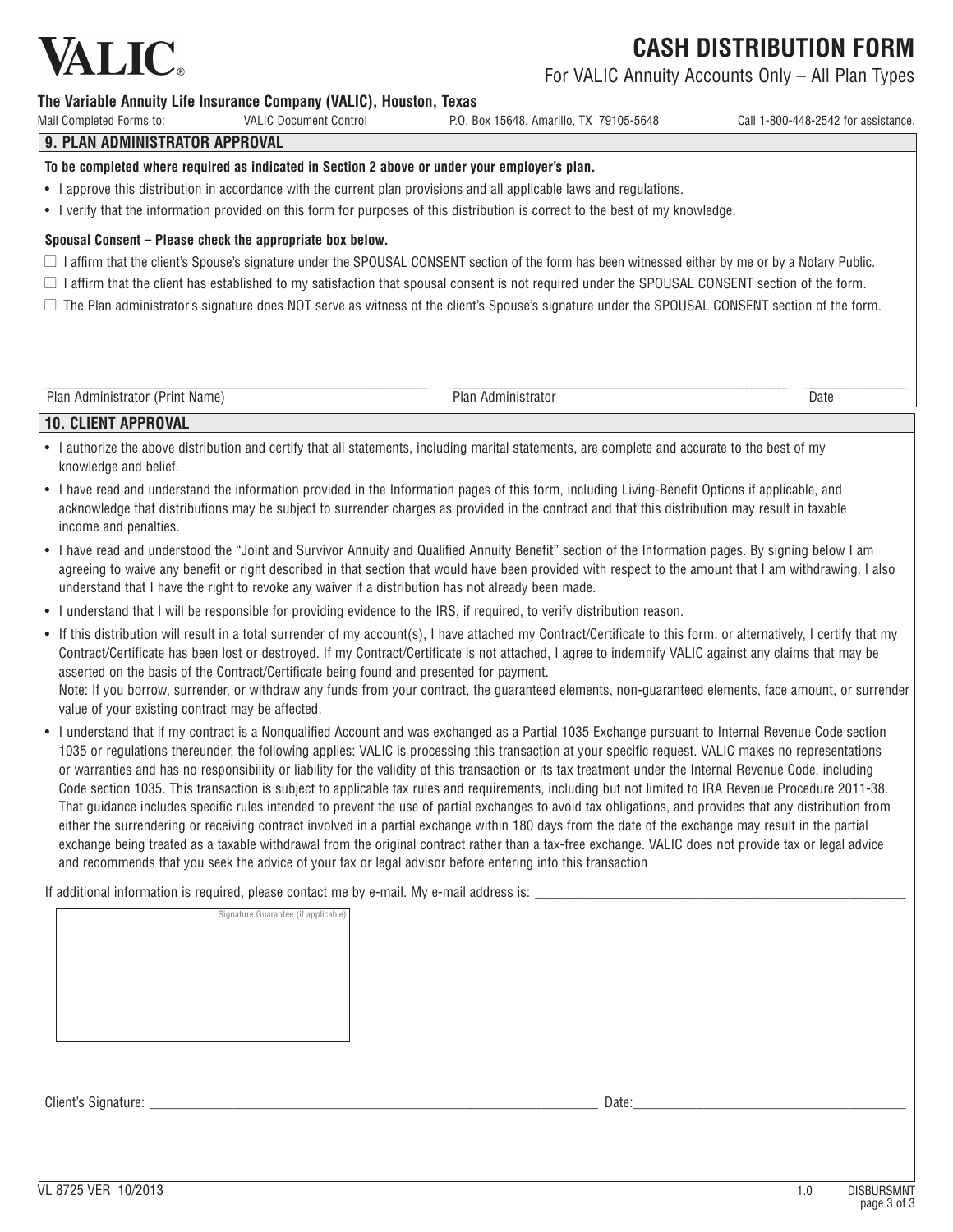

For VALIC Annuity Accounts Only – All Plan Types

### **The Variable Annuity Life Insurance Company (VALIC), Houston, Texas**

Mail Completed Forms to: VALIC Document Control P.O. Box 15648, Amarillo, TX 79105-5648 Call 1-800-448-2542 for assistance.

### **INFORMATION**

### **SPECIAL TAX NOTICE**

The information in this notice applies to qualified plans, 403(b) plans, governmental section 457(b) plans (cumulatively referred herein to as "Plan") and IRAs. You are receiving this notice because all or a portion of a payment you are receiving from an employer-sponsored Plan or IRA may be eligible to be rolled over to an IRA or an employer Plan. This notice is intended to help you decide whether to direct such a rollover. You have the right to at least 30 days to consider your alternatives after receiving this notice. You may waive this review period. Your signature on this form will indicate that either you have had this 30-day review or that you have chosen to waive it and you are requesting an immediate distribution. This notice does not describe any State or local income tax rules (including withholding rules).

### **ELIGIBLE ROLLOVER DISTRIBUTIONS**

You will be taxed on a payment from a Plan or IRA if you do not direct a rollover. If you are under age 59½ and do not direct a rollover, you will also have to pay a 10% federal early withdrawal penalty (unless an exception applies). However, if you do direct a rollover, you will not have to pay tax until you receive payments later and the 10% additional income tax will not apply if those payments are made after you are age 59½ (or if an exception applies).

If you wish to direct a rollover, you may direct a rollover of all or part of the amount eligible for rollover. Any payment from the Plan or IRA is eligible for rollover, except:

- Certain payments spread over a period of at least 10 years or over your life or life expectancy (or the lives or joint life expectancy of you and your beneficiary)
- Required minimum distributions after age 70½ (or after death)
- Hardship distributions
- Corrective distributions of contributions that exceed tax law limitations
- • Loans treated as deemed distributions (for example, loans in default due to missed payments before your employment ends)
- • Contributions made under special automatic enrollment rules that are withdrawn pursuant to your request within 90 days of enrollment
- Amounts paid from certain deferred compensation plans

If a payment is not an eligible rollover distribution, 10% federal income tax withholding will apply unless you indicate differently. The Plan administrator or the payor can tell you what portion of a payment is eligible for rollover. You may roll over the payment to either an IRA or an employer Plan (qualified plan, section 403(b) plan, or governmental section 457(b) plan) that will accept the rollover. Check with the administrator of that plan about whether the Plan accepts rollovers and, if so, the types of rollover distributions it accepts. See below for rollover rules regarding payments from designated Roth accounts in 401(k), 403(b) or governmental 457(b) plans. The rules of the IRA or employer Plan that holds the rollover will determine your investment options, fees, and rights to payment from the IRA or employer Plan. For example, the employer Plan may restrict distributions or require spousal consent or plan administrator approval for distributions. Further, the amount rolled over will become subject to the tax rules that apply to the IRA or employer Plan. If you roll over a payment from a governmental section 457(b) plan to an IRA or to an employer Plan that is not a governmental section 457(b) plan, a later distribution made before age 59½ will be subject to the 10% federal early withdrawal penalty (unless an exception applies).

There are two ways to do a rollover. You can do either a **direct rollover** or **a 60-day rollover**.

If you do a direct rollover, the Plan or IRA will make the payment directly to your IRA or an employer Plan.

If you do not do a direct rollover, you may still do a rollover by making a deposit into an IRA or eligible employer Plan that will accept it. You will have 60 days after you receive the payment to make the deposit. If you do not do a direct rollover of a Plan distribution, the Plan is required to withhold 20% of the payment for federal income taxes. This means that, in order to roll over the entire payment in a 60-day rollover, you must use other funds to make up for

the 20% withheld. If you do not roll over the entire amount of the payment, the portion not rolled over will be taxed and will be subject to the 10% federal early withdrawal penalty if you are under age 59½ (unless an exception applies). Generally, the 60-day rollover deadline cannot be extended. However, the IRS has the limited authority to waive the deadline under certain extraordinary circumstances, such as when external events prevented you from completing the rollover by the 60-day rollover deadline. To apply for a waiver, you must file a private letter ruling request with the IRS. Private letter ruling requests

require the payment of a nonrefundable user fee. For more information, see IRS Publication 590, Individual Retirement Arrangements (IRAs). After-tax Contributions. After-tax contributions included in a payment are not taxed. If a payment is only part of your benefit, an allocable portion of your

after-tax contributions is generally included in the payment. If you have pre-1987 after-tax contributions maintained in a separate account, a special rule may apply to determine whether the after-tax contributions are included in a payment.

You may roll over to an IRA a payment that includes after-tax contributions through either a direct rollover or a 60-day rollover. You must keep track of the aggregate amount of the after-tax contributions in all of your IRAs (in order to determine your taxable income for later payments from the IRAs). If you do a direct rollover of only a portion of the amount paid from the Plan and a portion is paid to you, each of the payments will include an allocable portion of the after-tax contributions. If you do a 60-day rollover to an IRA of only a portion of the payment made to you, the after-tax contributions are treated as rolled over last. For example, assume you are receiving a complete distribution of your benefit which totals \$12,000, of which \$2,000 is after-tax contributions. In this case, if you roll over \$10,000 to an IRA in a 60-day rollover, no amount is taxable because the \$2,000 amount not rolled over is treated as being after-tax contributions.

You may roll over to an employer Plan all of a payment that includes after-tax contributions, but only through a direct rollover (and only if the receiving plan separately accounts for after-tax contributions and is not a governmental section 457(b) plan). You can do a 60-day rollover to an employer Plan of part of a payment that includes after-tax contributions, but only up to the amount of the payment that would be taxable if not rolled over.

### **ROLLOVERS OF BENEFICIARY/ALTERNATE PAYEE ACCOUNTS**

Payments after death of the participant. If you receive a distribution after the participant's death that you do not roll over, the distribution will generally be taxed in the same manner described elsewhere in this notice. However, the 10% federal early withdrawal penalty and the special rules for public safety officers do not apply, and the special rule described under the section, "Special Tax Treatment for Certain Lump-Sum Distributions," applies only if the participant was born on or before January 1, 1936. Note that whether a payment from a designated Roth account (see below) is a qualified distribution generally depends on when the participant first made a contribution to the designated Roth account in the Plan.

**If you are a surviving spouse.** If you receive a payment from the Plan as the surviving spouse of a deceased participant, you have the same rollover options that the participant would have had, as described elsewhere in this notice. In addition, if you choose to do a rollover to a traditional or Roth IRA, you may treat the IRA as an inherited IRA or as your own. If you treat the IRA (either traditional or Roth) as an inherited IRA, payments from the IRA will not be subject to the 10% federal early withdrawal penalty. However, if the participant had started taking required minimum distributions, you will have to receive required minimum distributions from the inherited IRA. If the participant had not started taking required minimum distributions from the Plan, you will not have to start receiving required minimum distributions from the inherited IRA until the year the participant would have been age 70½. An inherited IRA you treat as your own is treated like any other traditional IRA of yours, so that payments made to you before you are age 59½ will be subject to the 10% federal early withdrawal penalty (unless an exception applies) and required minimum distributions from your inherited IRA do not have to start until after you are age 70½. An inherited Roth IRA you treat as your own is treated like any other Roth IRA of yours, so that you will not have to receive any required minimum distributions during your lifetime and earnings paid to you in a nonqualified distribution before you are age 59½ will be subject to the 10% federal early withdrawal penalty (unless an exception applies).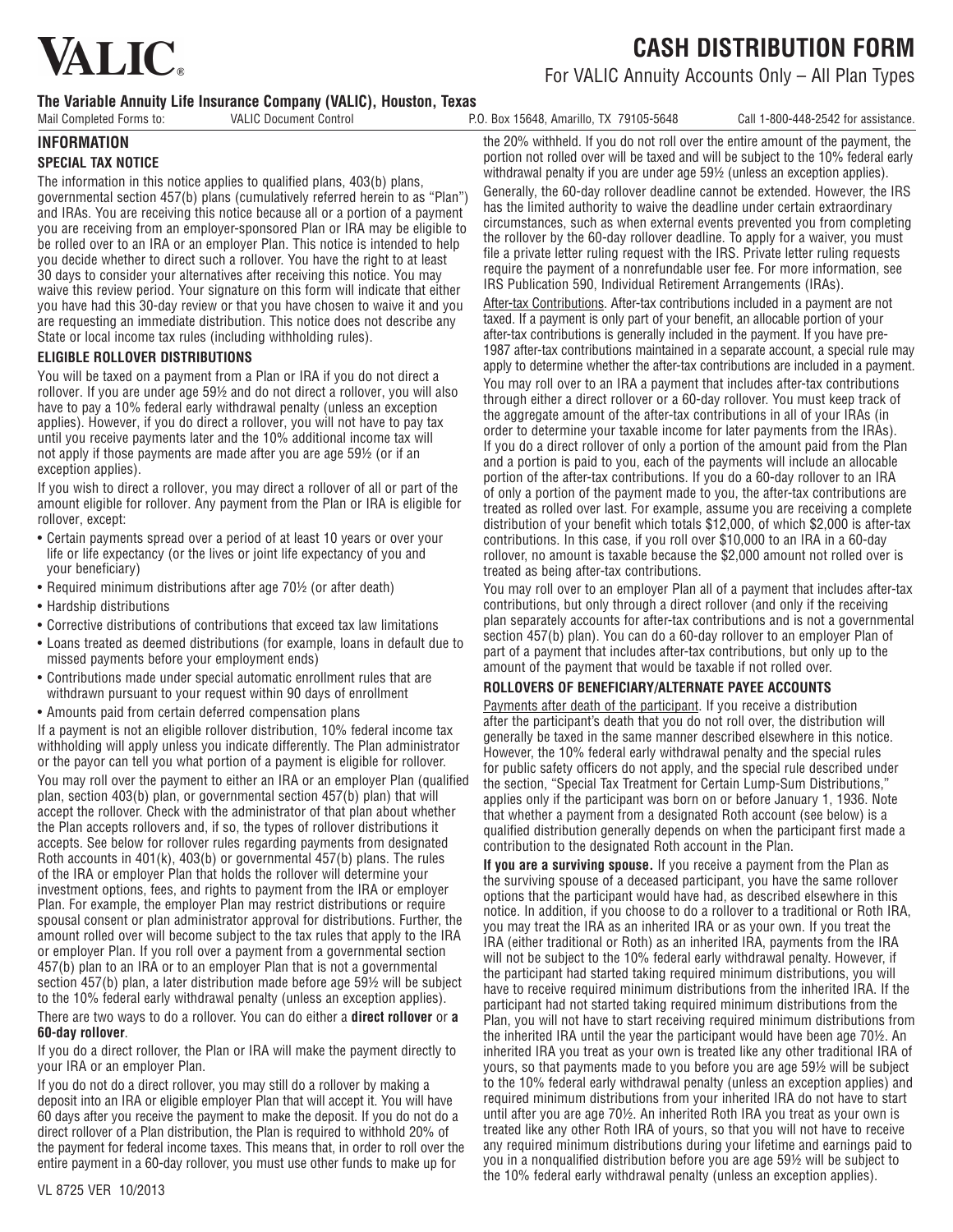# **VALIC**

**Cash Distribution Form**

### For VALIC Annuity Accounts Only – All Plan Types

### **The Variable Annuity Life Insurance Company (VALIC), Houston, Texas**

Mail Completed Forms to: VALIC Document Control P.O. Box 15648, Amarillo, TX 79105-5648 Call 1-800-448-2542 for assistance.

**If you are a surviving beneficiary other than a spouse.** If you receive a payment from the Plan because of the participant's death and you are a designated beneficiary other than a surviving spouse, the only rollover option you have is to do a direct rollover to an inherited traditional or Roth IRA. Payments from the inherited IRA (even if a nonqualified distribution from a Roth IRA) will not be subject to the 10% federal early withdrawal penalty. You will have to receive required minimum distributions from the inherited traditional or Roth IRA.

Payments under a qualified domestic relations order. If you are the spouse or former spouse of the participant who receives a payment from the Plan under a qualified domestic relations order (QDRO), you generally have the same options the participant would have (for example, you may roll over the payment to your own IRA or an eligible employer plan that will accept it). Payments under the QDRO will not be subject to the 10% federal early withdrawal penalty.

### **10% PENALTY**

If you are under age 59½, you will have to pay the 10% federal early withdrawal penalty for any payment from the Plan or IRA (including amounts withheld for income tax) (or, for payment from a Roth IRA, for the earnings paid) that you do not roll over, unless one of the exceptions listed below applies (or, for payment from a Roth IRA, is a qualified distribution). This tax is in addition to the regular income tax on the payment not rolled over. The 10% federal early withdrawal penalty does not apply to the following payments from the Plan or IRA:

- Payments made after you separate from service if you will be at least age 55 in the year of the separation (not applicable to IRA)
- • Payments that start after you separate from service if paid at least annually in equal or close to equal amounts over your life or life expectancy (or the lives or joint life expectancy of you and your beneficiary) (exception applies to IRA without regard to separation from service)
- • Payments from a governmental defined benefit pension plan made after you separate from service if you are a public safety employee and you are at least age 50 in the year of the separation
- Payments made due to disability
- • Payments after your death
- Payments from a governmental 457(b) plan, unless the payment is from a separate account holding rollover contributions that were made to the Plan from a qualified plan, a section 403(b) plan, or an IRA
- • Corrective distributions of contributions that exceed tax law limitations
- Payments made directly to the government to satisfy a federal tax levy
- • Payments made under a qualified domestic relations order (QDRO) (not applicable to IRA; special rule applies for IRAs under which, as part of a divorce or separation agreement, a tax-free transfer may be made directly to an IRA of a spouse or former spouse)
- Payments up to the amount of your deductible medical expenses
- Certain payments made while you are on active duty if you were a member of a reserve component called to duty after September 11, 2001 for more than 179 days
- • Payments of certain automatic enrollment contributions requested to be withdrawn within 90 days of the first contribution
- IRA Only: (1) payments for qualified higher education expenses, (2) payments up to \$10,000 used in a qualified first-time home purchase, and (3) payments after you have received unemployment compensation for 12 consecutive weeks (or would have been eligible to receive unemployment compensation but for self-employed status)

Note: Eligible rollovers into a governmental 457(b) plan that were previously subject to the 10% federal early withdrawal penalty will continue to be subject to that penalty at the time of withdrawal unless you are over age 59½ or some other exception applies.

### **In-Plan Rollover to a Designated Roth Account**

VL 8725 VER 10/2013 If you roll over a payment from a  $401(k)$ ,  $403(b)$  or governmental  $457(b)$ plan account to a designated Roth account in the same plan ("in-Plan Roth rollover"), the following special rules and options will apply:

- If you roll over the payment to a designated Roth account in the same Plan, the amount of the payment rolled over (reduced by any after-tax amounts directly rolled over) will be taxed. However, the 10% federal early withdrawal penalty will not apply (unless you take the amount rolled over out of the designated Roth account within the 5-year period that begins on January 1 of the year of the rollover).
- If you roll over the payment to a designated Roth account in the same plan, later payments from the designated Roth account that are qualified distributions will not be taxed (including earnings after the rollover). A qualified distribution from a designated Roth account is a payment made both after you attain age 59½ (or after your death or disability) and after you have had a designated Roth account in the plan for a period of at least 5 years. The 5-year period described in the preceding sentence begins on January 1 of the year your first contribution was made to the designated Roth account. However, if you made a direct rollover to a designated Roth account in the Plan from a designated Roth account in a plan of another employer, the 5-year period begins on January 1 of the year your first contribution was made to the designated Roth account in the Plan or, if earlier, to the designated Roth account in the plan of the other employer. Payments from the designated Roth account that are not qualified distributions will be taxed to the extent allocable to earnings after the rollover, including the 10% federal early withdrawal penalty (unless an exception applies).
- If the Plan permits an in-plan Roth direct rollover option for amounts that are not otherwise distributable under the terms of the Plan, the Plan is not required to permit any other rollover or distribution options of such amounts. For more information, please contact your Plan administrator.

### **Payments from Designated Roth Accounts**

After-tax contributions included in a payment from a designated Roth account are not taxed, but earnings might be taxed. The tax treatment of earnings included in the payment depends on whether the payment is a qualified distribution. If a payment is only part of your designated Roth account, the payment will include an allocable portion of the earnings in your designated Roth account.

If the payment from the Plan is not a qualified distribution and you do not do a rollover to a Roth IRA or a designated Roth account in an employer plan, you will be taxed on the earnings in the payment. If you are under age 59½, a 10% federal early withdrawal penalty will also apply to the earnings (unless an exception applies). However, if you do a rollover, you will not have to pay taxes currently on the earnings and you will not have to pay taxes later on payments that are qualified distributions.

If the payment from the Plan is a qualified distribution, you will not be taxed on any part of the payment even if you do not do a rollover. If you do a rollover, you will not be taxed on the amount you roll over and any earnings on the amount you roll over will not be taxed if paid later in a qualified distribution.

A qualified distribution from a designated Roth account in the Plan is a payment made after you are age 59½ (or after your death or disability) and after you have had a designated Roth account in the Plan for at least 5 years. In applying the 5-year rule, you count from January 1 of the year your first contribution was made to the designated Roth account. However, if you did a direct rollover to a designated Roth account in the Plan from a designated Roth account in another employer plan, your participation will count from January 1 of the year your first contribution was made to the designated Roth account in the Plan or, if earlier, to the designated Roth account in the other employer plan.

You may roll over the payment to either a Roth IRA (a Roth individual retirement account or Roth individual retirement annuity) or a designated Roth account in an employer Plan (a tax-qualified plan or section 403(b) plan) that will accept the rollover. The rules of the Roth IRA or employer Plan that holds the rollover will determine your investment options, fees, and rights to payment from the Roth IRA or employer Plan (for example, no spousal consent rules apply to Roth IRAs and Roth IRAs may not provide loans). Further, the amount rolled over will become subject to the tax rules that apply to the Roth IRA or the designated Roth account in the employer Plan. In general, these tax rules are similar to those described elsewhere in this document, but differences include: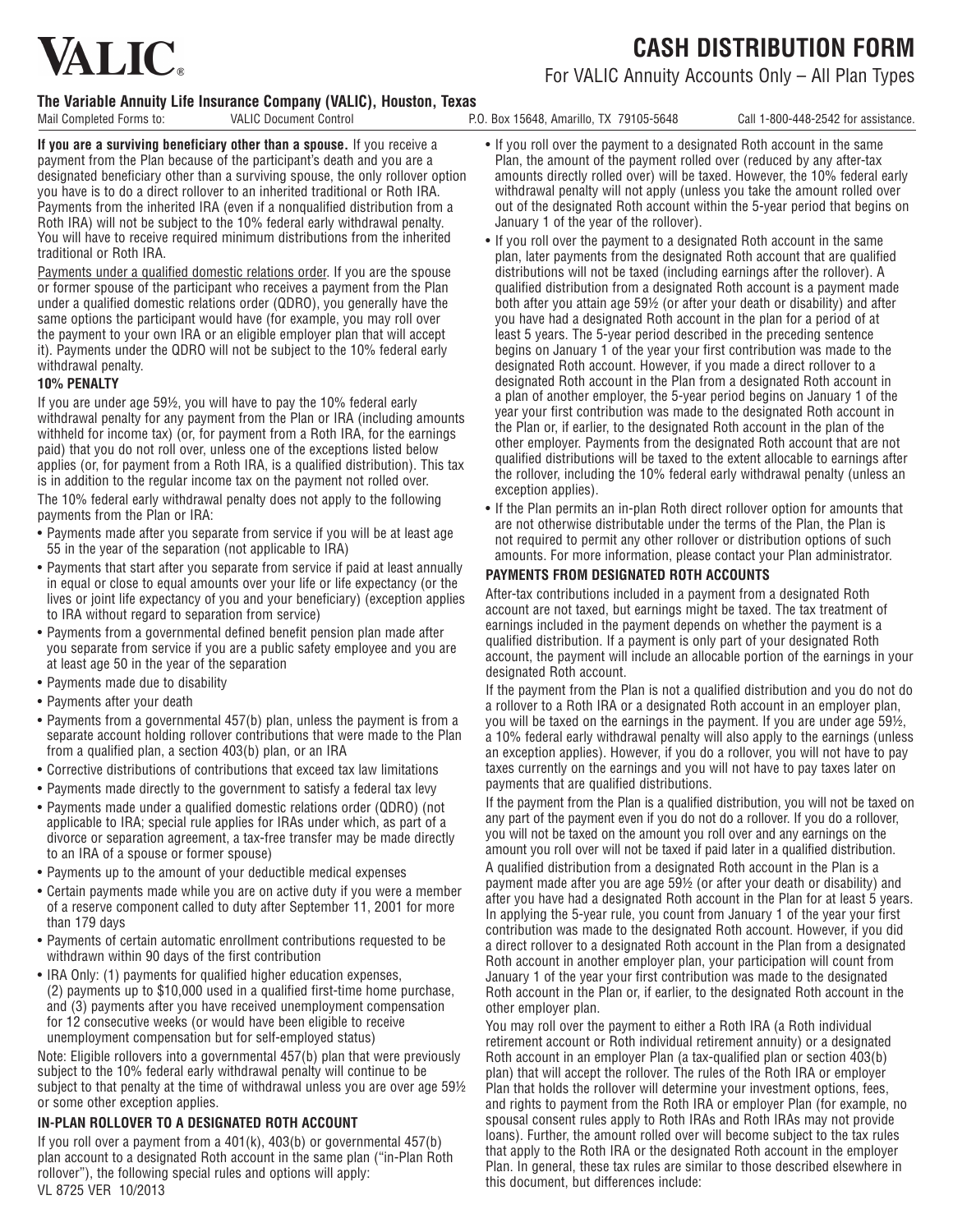# **VALIC**

**Cash Distribution Form**

For VALIC Annuity Accounts Only – All Plan Types

### **The Variable Annuity Life Insurance Company (VALIC), Houston, Texas**

Mail Completed Forms to: VALIC Document Control P.O. Box 15648, Amarillo, TX 79105-5648 Call 1-800-448-2542 for assistance.

- If you do a rollover to a Roth IRA, all of your Roth IRAs will be considered for purposes of determining whether you have satisfied the 5-year rule (counting from January 1 of the year for which your first contribution was made to any of your Roth IRAs).
- If you do a rollover to a Roth IRA, you will not be required to take a distribution from the Roth IRA during your lifetime and you must keep track of the aggregate amount of the after-tax contributions in all of your Roth IRAs (in order to determine your taxable income for later Roth IRA payments that are not qualified distributions).
- Eligible rollover distributions from a Roth IRA can only be rolled over to another Roth IRA.

There are two ways to do a rollover. You can either do a direct rollover or a 60-day rollover. If you do a direct rollover, the Plan will make the payment directly to your Roth IRA or designated Roth account in an employer plan. You should contact the Roth IRA sponsor or the administrator of the employer Plan for information on how to do a direct rollover.

If you do not do a direct rollover, you may still do a rollover by making a deposit within 60 days into a Roth IRA, whether the payment is a qualified or nonqualified distribution. In addition, you can do a rollover by making a deposit within 60 days into a designated Roth account in an employer plan if the payment is a nonqualified distribution and the rollover does not exceed the amount of the earnings in the payment. You cannot do a 60-day rollover to an employer plan of any part of a qualified distribution. If you receive a distribution that is a nonqualified distribution and you do not roll over an amount at least equal to the earnings allocable to the distribution, you will be taxed on the amount of those earnings not rolled over, including the 10% federal early withdrawal penalty if you are under age 59½ (unless an exception applies).

If you do a direct rollover of only a portion of the amount paid from the Plan and a portion is paid to you, each of the payments will include an allocable portion of the earnings in your designated Roth account.

If you do not do a direct rollover and the payment is not a qualified distribution, the Plan is required to withhold 20% of the earnings for federal income taxes (up to the amount of cash and property received other than employer stock). This means that, in order to roll over the entire payment in a 60-day rollover to a Roth IRA, you must use other funds to make up for the 20% withheld.

### **Rollovers to a Roth IRA**

If you roll over the payment to a Roth IRA, a special rule applies under which the amount of the payment rolled over (reduced by any after-tax amounts) will be taxed. However, the 10% federal early withdrawal penalty will not apply (unless you take the amount rolled over out of the Roth IRA within 5 years, counting from January 1 of the year of the rollover).

If you roll over the payment to a Roth IRA, later payments from the Roth IRA that are qualified distributions will not be taxed (including earnings after the rollover). A qualified distribution from a Roth IRA is a payment made after you are age 59½ (or after your death or disability, or as a qualified first-time homebuyer distribution of up to \$10,000) and after you have had a Roth IRA for at least 5 years. In applying this 5-year rule, you count from January 1 of the year for which your first contribution was made to a Roth IRA. Payments from the Roth IRA that are not qualified distributions will be taxed to the extent of earnings after the rollover, including the 10% federal early withdrawal penalty (unless an exception applies). You do not have to take required minimum distributions from a Roth IRA during your lifetime. For more information, see IRS Publication 590, Individual Retirement Arrangements (IRAs).

### **LOANS**

If you request a total surrender of your Plan account and you have an outstanding loan, the account balance will be reduced by the outstanding loan balance and outstanding loan security will be returned to the account. The loan offset amount is treated as a distribution to you at the time of the offset and will be taxed (including the 10% federal early withdrawal penalty, unless an exception applies) (in the case of a nonqualified distribution from a designated Roth account, only to the extent of the earnings in the loan

offset) unless you do a 60-day rollover in the amount of the loan offset to an IRA or employer plan (or in the amount of the nonqualified distribution earnings to a Roth IRA or designated Roth account in any employer plan). You may also choose to pay off the outstanding loan balance prior to the surrender by submitting payment in full to the Loan Department.

### **SPECIAL TAX TREATMENT FOR CERTAIN LUMP-SUM DISTRIBUTIONS**

If you were born on or before January 1, 1936 and receive a lump-sum distribution (including a nonqualified distribution from a designated Roth account) that you do not roll over, special rules for calculating the amount of the tax on the payment (or the earnings in the payment for a nonqualified distribution) might apply to you (not applicable to governmental 457(b) plan distributions). For more information, see IRS Publication 575, Pension and Annuity Income.

### **ELIGIBLE RETIRED PUBLIC SAFETY OFFICER**

If the Plan is a governmental plan, you retired as a public safety officer, and your retirement was by reason of disability or was after normal retirement age, you can exclude from your taxable income Plan payments (including nonqualified distributions from designated Roth accounts) paid directly as premiums to an accident or health plan (or a qualified long-term care insurance contract) that your employer maintains for you, your spouse, or your dependents, up to a maximum of \$3,000 annually. For this purpose, a public safety officer is a law enforcement officer, firefighter, chaplain, or member of a rescue squad or ambulance crew.

### **NONRESIDENT ALIEN**

If you are a nonresident alien and you do not do a direct rollover to a U.S. IRA or U.S. employer plan, instead of withholding 20%, the Plan is generally required to withhold 30% of the payment for federal income taxes. If the amount withheld exceeds the amount of tax you owe (as may happen if you do a 60-day rollover), you may request an income tax refund by filing Form 1040NR and attaching your Form 1042-S. See Form W-8BEN for claiming that you are entitled to a reduced rate of withholding under an income tax treaty. For more information, see also IRS Publication 519, U.S. Tax Guide for Aliens, and IRS Publication 515, Withholding of Tax on Nonresident Aliens and Foreign Entities.

### **OTHER SPECIAL RULES**

- If a payment is one in a series of payments for less than 10 years, your choice whether to make a direct rollover will apply to all later payments in the series (unless you make a different choice for later payments).
- If your payments for the year are less than \$200, the Plan is not required to allow you to do a direct rollover and is not required to withhold for federal income taxes. However, you may do a 60-day rollover.
- Unless you elect otherwise, a mandatory cashout of more than \$1,000 will be directly rolled over to an IRA chosen by the Plan administrator. A mandatory cashout is a payment from a plan to a participant made before age 62 (or normal retirement age, if later) and without consent, where the participant's benefit does not exceed \$5,000 (not including any amounts held under the plan as a result of a prior rollover made to the plan).
- You may have special rollover rights if you recently served in the U.S. Armed Forces. For more information, see IRS Publication 3, Armed Forces' Tax Guide.

### **FOR MORE INFORMATION**

You may wish to consult with the Plan administrator or a professional tax adviser, before taking a payment from the Plan or IRA. Also, you can find more detailed information on the federal tax treatment of payments from employer plans and IRAs in: IRS Publication 575, Pension and Annuity Income; IRS Publication 590, Individual Retirement Arrangements (IRAs); and IRS Publication 571, Tax-Sheltered Annuity Plans (403(b) Plans). These publications are available from a local IRS office, on the web at www.irs.gov or by calling 1-800-TAX-FORM.

### **DISTRIBUTABLE EVENT**

Generally a distributable event includes attainment of age 59½ (age 70½ for governmental 457(b) plans), severance from employment, disability or death. However, the employer's Plan may place additional restrictions that must also